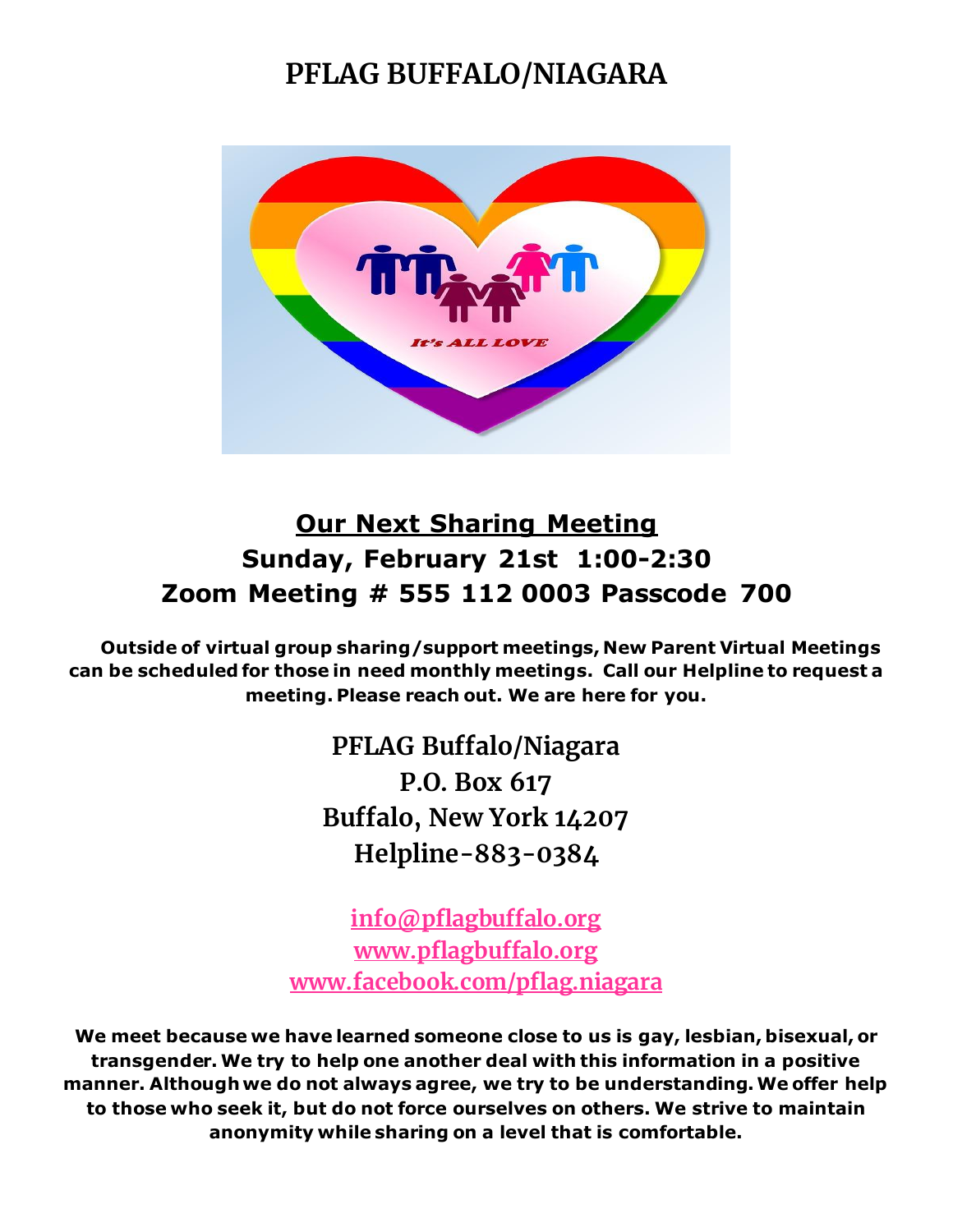#### *LINKS TO LOVE*



*Love is love is love but especially during February! Use these links to find some heartwarming stories and photos.*



*NBC news shared stories of couples and their stories sure to warm hearts.*

*https://www.nbcnews.com/feature/nbc-out/celebrating-queer-love-6-longtimelgbtq-couples-share-their-stories-n1257706*



*GLAAD offers a love story series; these stories celebrate trans love and romance*

**https://www.pride.com/identities/2020/4/01/glaads-trans-love-stories-series-toocute-words**



It has been a while since this newsletter recommended books but for Valentine's Day, we will share the recommendations from Penguin Books, UK.

**https://www.penguin.co.uk/articles/2020/feb/the-best-lgbtq-love-stories.html**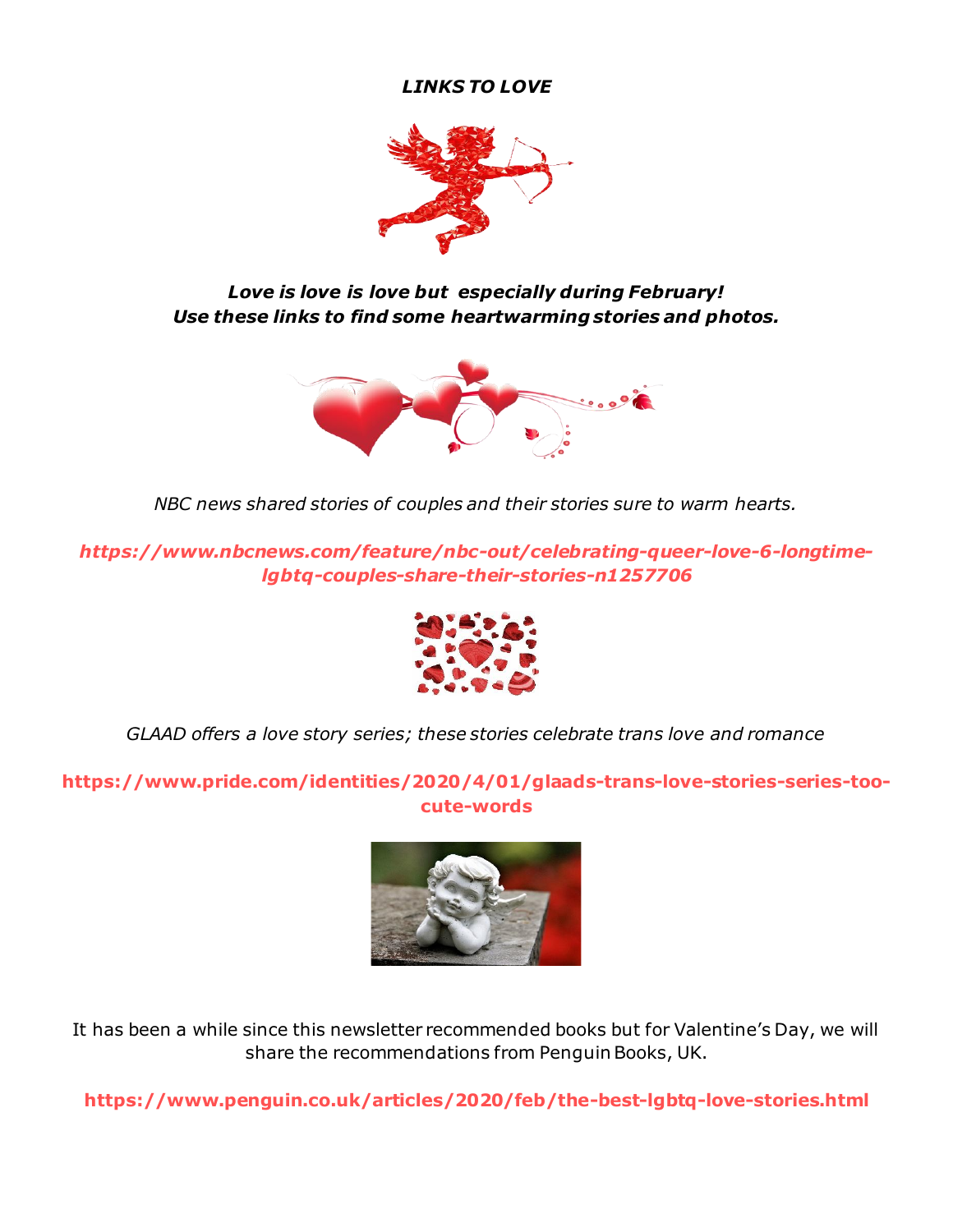#### *HAVE YOU HEARD ABOUT NIAGARA PRIDE?*



 We at PFLAG Buffalo/Niagara want to make sure our readers are aware of this local group and resource. Please read the yearly report from NP's president Ron Piaseczny and see the extraordinary activites and accomplishments shared.

 We know that you will be incredulous to read of all that has been done in one year, a pandemic year no less, and from an organization that has only been in existence a brief time!

 You will need to grab a cup of coffee as your read because Niagara Pride has done so much and is planning so much more.

 After reading, please follow the link below to visit NP's website. Ron Piaseczny, Niagara Pride's president wants anyone who would like to receive the monthly electronic newsletter to reach out to him at **president@niagarapride.org**.

 We are glad to introduce you to Niagara Pride and hope you share this information with others. If you are already aware of this group, we know you will still want to review all that has happened in 2021.

 We wish Niagara Pride well as it heads into the new year and in its new home; we look forward to more connections between our groups in 2022.

\_\_\_\_\_\_\_\_\_\_\_\_\_\_\_\_\_\_\_\_\_\_\_\_\_\_\_\_\_\_\_\_\_\_\_\_\_\_\_\_\_\_\_\_\_\_\_\_\_\_\_\_\_\_\_\_\_\_\_\_\_\_\_\_\_\_\_\_\_

#### **HAPPY HOLIDAYS AND HAPPY NEW YEAR FROM NIAGARA PRIDE!!!!**

 As the President of Niagara Pride, I cannot express how fortunate I have been to serve in this capacity with Niagara Pride. Niagara Pride, Inc. began in October 2020 and in that short period of time, we have been able to do some amazing work for LGBTQ+ individuals and families, not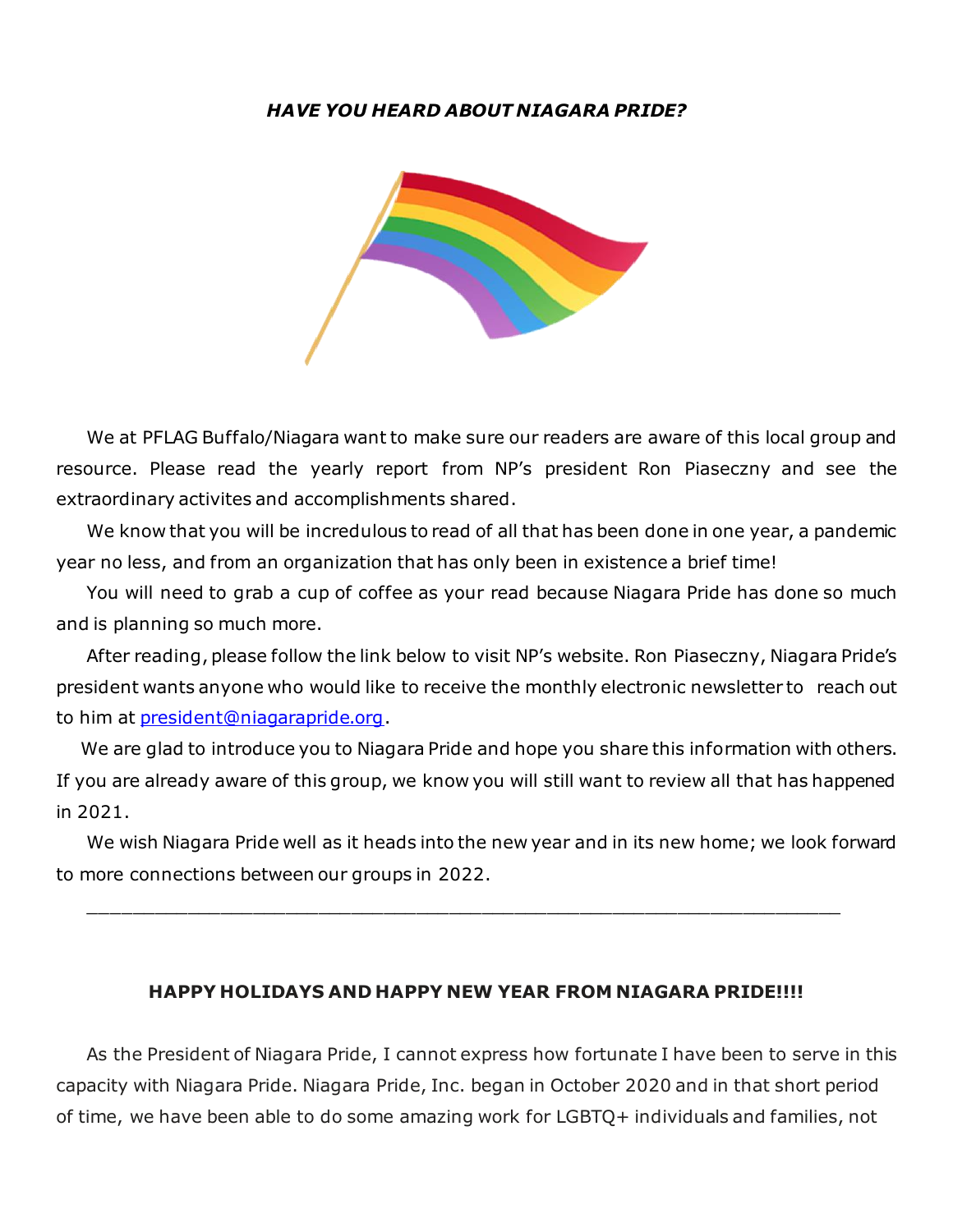only in Niagara County, but throughout WNY. None of this would have been possible without our dedicated Board of Directors, who volunteer their time to run the programming and events that

we have done this year. Niagara Pride would also not have been able to achieve its numerous milestones this year without our volunteers and community partners. Their support has been fundamental in our agency's ability to flourish.

In just over 12-month, Niagara Pride has been able to accomplish a number of things:

- Created WNY Shopping with Pride, an event which will be held yearly to showcase LGBTQ+ and ally-owned businesses throughout WNY
- Provided free Diversity and Inclusivity Training to various local businesses & agencies
- Helped Oliver Street Merchant Association launch the first ever Pride celebration in North Tonawanda
- Held a historic five Pride Flag Raising Ceremonies throughout Niagara County
- Hosted several Pride events in June 2021, including a LGBTQ+ Game Night & a Karaoke Night

• Implemented a LGBTQ+ Community Needs Assessment for Niagara County, which looked at how the LGBTQ+ community feels in terms of safety throughout Niagara County in addition to examining how open and affirming providers are in the fields of physical health, mental health, housing, and legal services

• Held several donations drives which resulted in 2,213 pairs of socks being donated to local homeless shelters and over 180 backpacks filled with school supplies being donated to WNY LGBTQ+ youth

• Created online and in person meet ups to provide safe and affirming spaces and opportunities for LGBTQ+ youth and adults to socialize during the pandemic

• In partnership with LifeSpan, conducted five focus groups to explore elder abuse amongst the senior LGBTQ+ population in Niagara County

• Partnered with The Niagara County Suicide Prevention Coalition to gather data needed to create and implement meaningful interventions throughout Niagara County

• Hosted a Speaker Event, where local authors and professors, Alex Bitterman and Daniel Baldwin Hess, presented on *The Life and Afterlife of Gay Neighborhoods*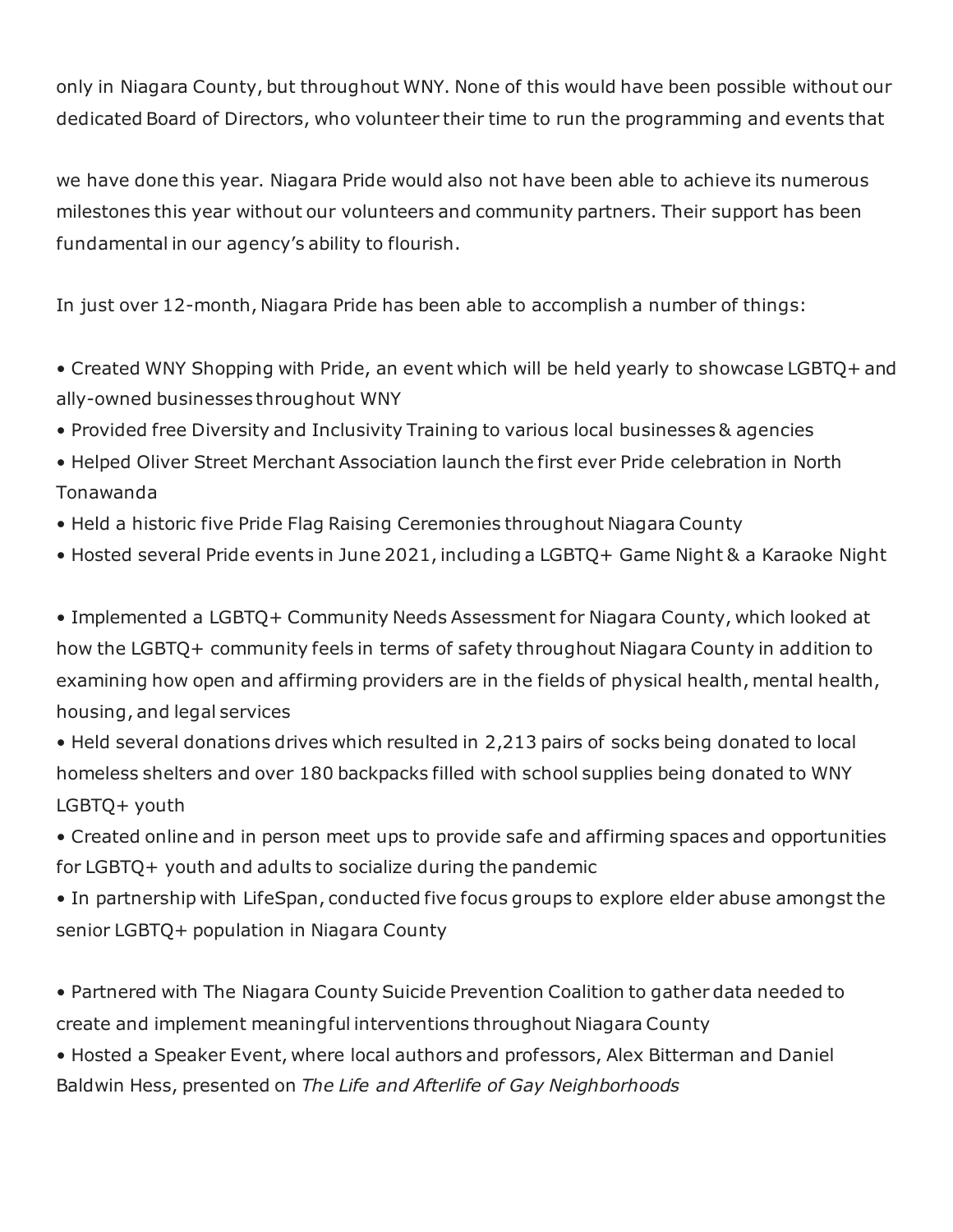• Created an online monthly provider townhall, Lunch & Learn, where individuals and families throughout WNY could interact directly with representatives from various local agencies and organizations to receive services

• Held free community trainings on topics such as banking and budgeting, healthy eating, minority-owned business opportunities in Niagara County, gambling addiction,financial disparities withing the LGBTQ+ community, and other topics

• Created an online Provider Directory of LGBTQ+ affirming WNY providers, ranging from healthcare, insurance, mental health, legal, spiritual, and other services

• Created a Rainbow Garden in Niagara Falls to demonstrate that LGBTQ+ folks are present in the community and an integral part of Niagara County

• Partnered with SAGEVets to host two ongoing monthly meetings aimed at assisting LGBTQ+ Veterans with accessing services and benefits, as well as providing a safe space and supportive environment to socialize with other LGBTQ+ Veterans

• Created the first ever WNY Pride Interfaith Committee, where spiritual leaders, clergy, and leaders of faith-based organizations can meet on a regular basis to begin addressing the spiritual needs of the LGBTQ+ community throughout WNY

• Finally, through partnerships with other organizations, created several family events open to all WNY LGBTQ+ individuals during the summer and fall seasons

Not too shabby for an agency with no paid staff!!!!

As 2022 quickly approaches, Niagara Pride is looking to grow our services and find more ways to positively impact the lives of local LGBTQ+ folks. In 2022, Niagara Pride will not only continue the aforementioned programs and services, but will also be launching several new initiatives, including but not limited to:

• Establishing an LGBTQ+ Youth Vocational Training Conference – a free event to be held in the Spring and in the Fall of 2022 as a way to share information and knowledge with LGBTQ+ youth on how to do self-directed job searches, use career assessment tools to better understand the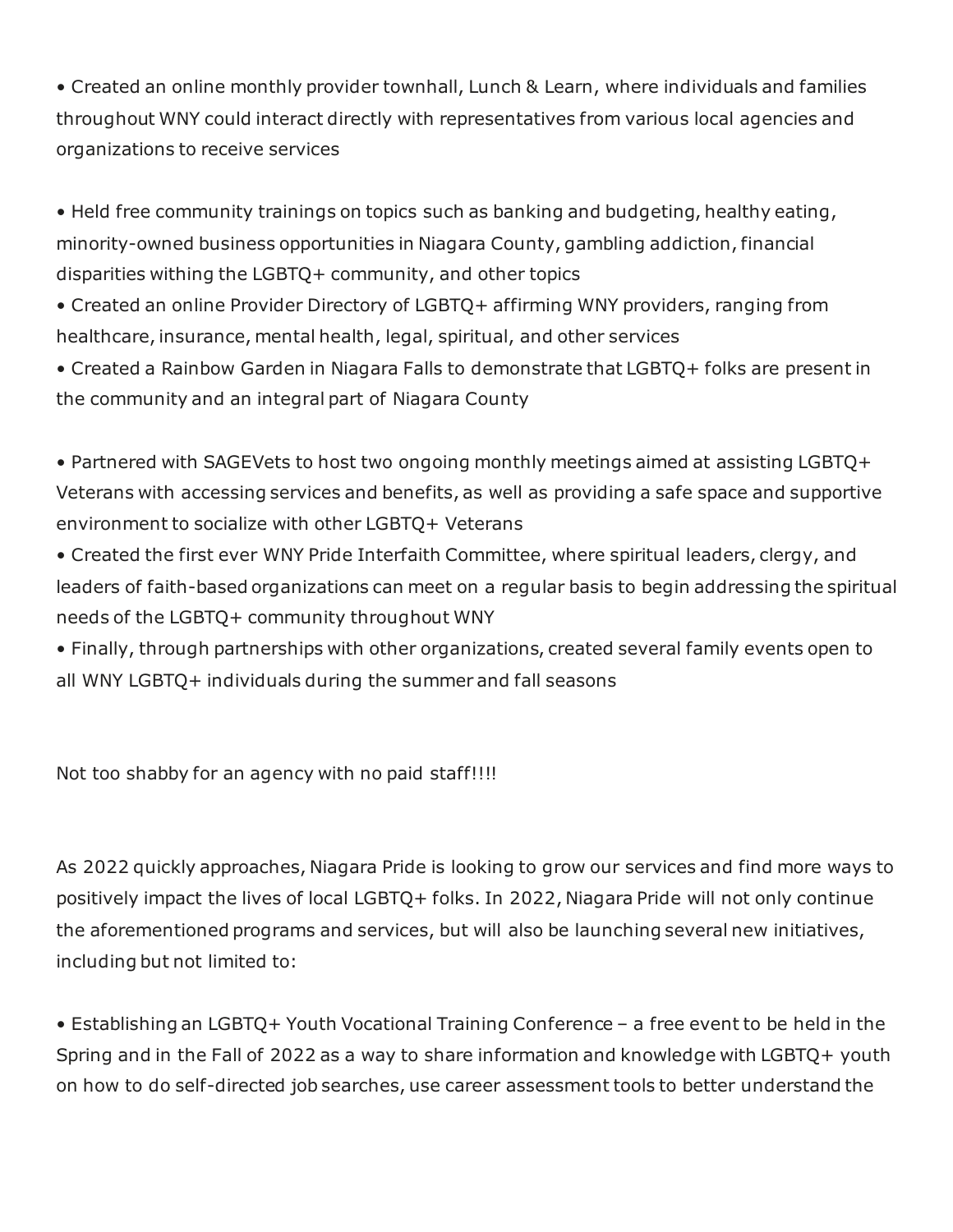job market and training requirements for certain careers, gain skills like resume writing and interviewing, and education about LGBTQ+ discrimination in the workplace

- Creating a virtual WNY Pride 5K Run/Walk
- Developing a scholarship for a local LGBTQ+ youth
- Expanding diversity trainings for the community
- Supporting programming aimed at LGBTQ+ seniors and people of color

• Cultivating and creating partnerships with other local providers and agencies to develop new groups, services, and programs to better meet the needs of the local LGBTQ+ community, including reaching out the most rural areas of Niagara County

Finally, thanks to the kindness and generosity of St. Peter's Episcopal Church in Niagara Falls, we will now have an office in Niagara County! Our new office space will serve as a place for our events and meetings. We are looking forward to using this location to bring incredible programming to Niagara County.

So as 2021 comes to a close, I want to personally thank everyone who supported our organization and made it as successful as possible. We look forward to working with all of you again and creating new connections. Happy Holidays and see you in 2022!!!

With Gratitude,

#### **Ronald Piaseczny, JD, LMHC**

President – Niagara Pride, Inc. 138 East Ave – Suite 798 Lockport, NY 14094 (716) 298-7656 [www.niagarapride.org](https://na01.safelinks.protection.outlook.com/?url=http%3A%2F%2Fwww.niagarapride.org%2F&data=04%7C01%7C%7C22a65a970f9346d53e8408d9cb9e3c3b%7C84df9e7fe9f640afb435aaaaaaaaaaaa%7C1%7C0%7C637764702741268294%7CUnknown%7CTWFpbGZsb3d8eyJWIjoiMC4wLjAwMDAiLCJQIjoiV2luMzIiLCJBTiI6Ik1haWwiLCJXVCI6Mn0%3D%7C3000&sdata=s2q7QEEDEVy%2B6nSUDc1P%2BINkFi2Fh8M31fxSVqYWBSg%3D&reserved=0)